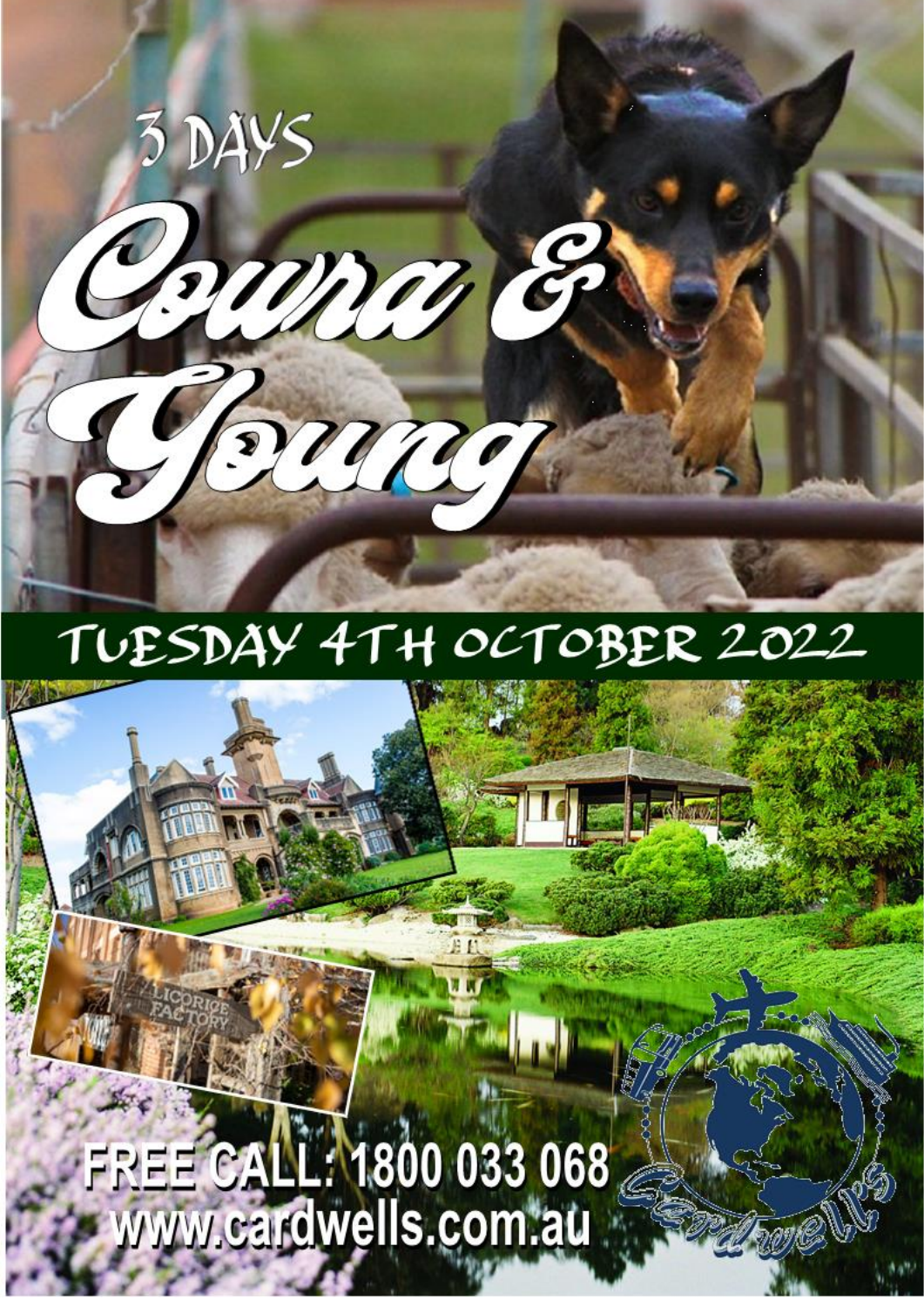# **3 Day Cowra & Young**

## **Departs: Tuesday 4th October '22 Price: \$933**

 **(Single Room Option \$132)**

### **TOUR HIGHLIGHTS**

### **\* GREEN GROVE \* IANDRA HOMESTEAD \*JAPANESE GARDEN & CULTURAL CENTRE \* HAWKESBURY KELPIE STUD \* MILLET BROOM FACTORY \* TUMUT BREWERY TOUR**

#### Day 1 - Tuesday 4<sup>th</sup> Oct '22 Green Grove Liquorice Factory - landra Homestead (L,D)

Welcome aboard our tour to the beautiful area of Cowra and Young! We head up to the National Trustclassified town of Lockhart where we stop for morning tea. The main street, Green Street, will charm you with its heritage streetscape and don't forget to look out for the famous [Lockhart Water Tower Mural.](https://www.visitnsw.com/destinations/country-nsw/riverina/lockhart/attractions/lockhart-water-tower) We then depart and travel through the town of Junee where we stop for lunch. After lunch we visit the Green Grove Licorice Factory. Junee Licorice and Chocolate Factory is located at the restored Junee Flour Mill, a historically rich landmark in the rural township of Junee, New South Wales. The Factory produces a rapidly growing range of innovative, certified organic confectionaries increasingly being found in shops around Australia and overseas. It'sthen time to continue our journey to Young to visit the majestic Iandra Homestead. The property of Iandra was purchased by Mr. Greene in 1878 and consisted of 32,000 ac (13,000 Ha). In 1880 he commenced building his first house, of bricks fired on the property. In 1908 he commenced the conversion of this single storey brick house to a two-storey reinforced concrete building on the same foundations. During this period he built the reinforced concrete stables, water tower with silo beneath, filtration plant, sheds, and 40 houses for the sharefarmers. He was instrumental in obtaining rail transport from the Koorawatha line to Grenfell (with the rail siding of Iandra taking Greenethorpe as its new name), and also arranged the layout of the village of Greenethorpe. Tonight we stay overnight at Town House Motel, Cowra.



#### Day 2 - Wednesday 5<sup>th</sup> POW Campsite – Japanese Garden – Hawkesbury Working Kelpie Stud (B,L,D)

This morning, after breakfast, we start our day with a visit to the POW Campsite. This site is listed as one of the Top Heritage Sites in NSW. In 1944 over 1000 Japanese Prisoners of War (POW) staged a mass breakout that was the biggest in British and Australian War History. 231 Japanese POW and four Australians lost their lives during the breakout. Following this visit we enjoy a sumptuous Devonshire Tea in the magnificent Japanese Garden and Cultural Centre. The 5 hectare garden was established to recognize and develop the historic and ongoing relationship between the people of Cowra Shire and the people of Japan. We spend time at these beautiful gardens before boarding the coach and heading to Wombat. We have lunch at the Wombat hotel with New South Wales' longest continuous liquor licence, granted in 1877. After an enjoyable lunch we head to The Hawkesbury Working Kelpie Stud. They promote the working Kelpie by way of working dog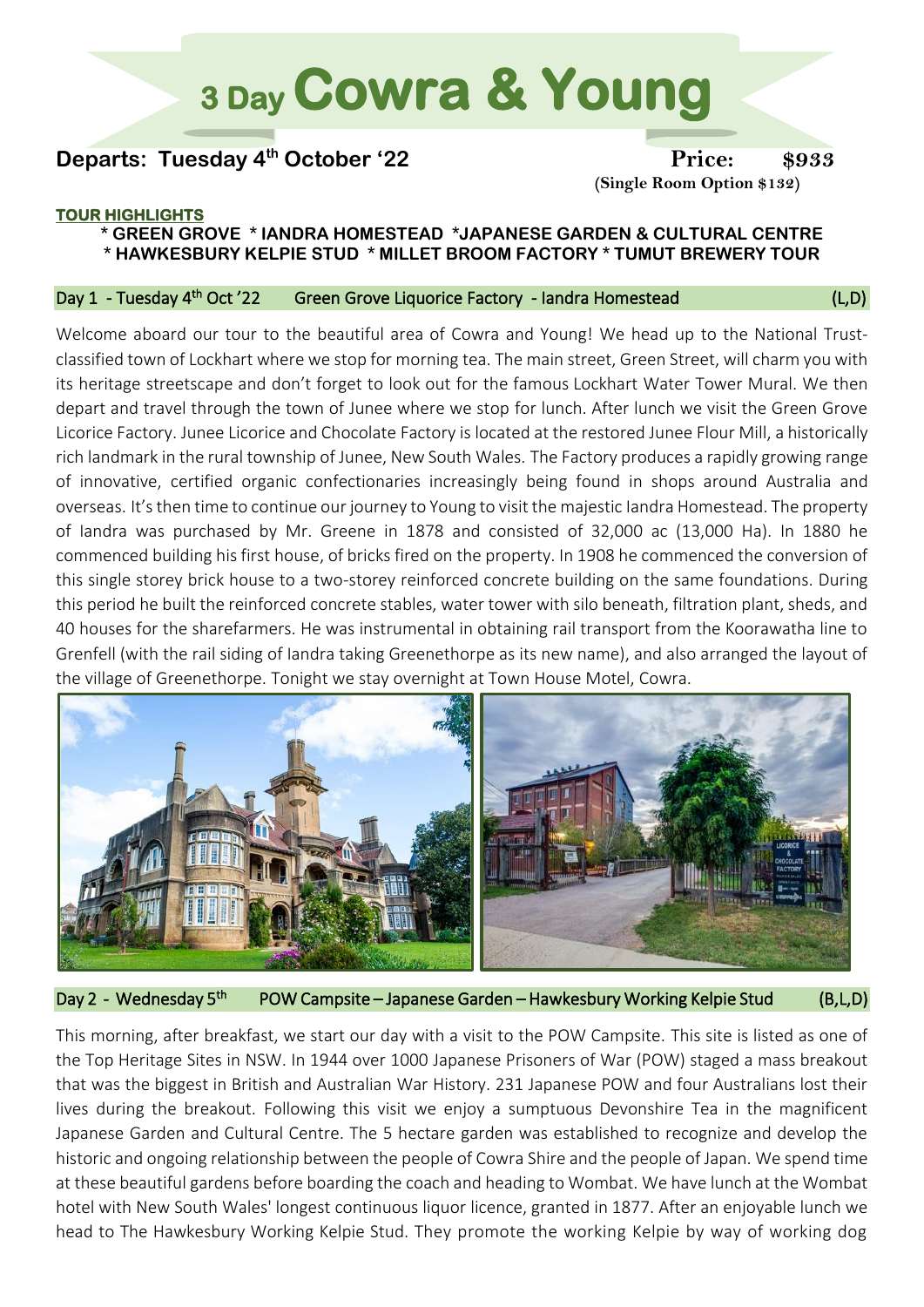demonstrations. Anthony had his Kelpie team at the 2011 Sydney Royal Easter Show. This was a big hit with show-goers with up to 600 people attending each demonstration. Anthony also demonstrates his Kelpies at local shows and field days. It's then time to head to Tumut where we stay overnight at the Tumut Valley Hotel.



Day 3 - Thursday 6<sup>th</sup>

Brewery Tour – Man from Snowy River Museum (B, L, D)

This morning you discover the Millet Broom Factory, the last original Millet Broom Factory in Australia. Handmade millet brooms have been made at the factory the same way since 1946, and can be found Australia wide. Visitors to the factory will be able to view the broom manufacturing process firsthand and purchase their own millet broom at the end. Take a stroll around the main street and check out the lovely shops in Tumut. We then head to Tumut Brewery for a tour, taste & lunch. Enjoy an interactive tour of the brewery beginning with an overview of our history, brewing process and interactive "sense awakening" experience – smell and taste the ingredients used in the brewing process. After enjoying a delicious lunch at the Brewery we continue on the visit The Man From Snowy River Museum. The museum has a varied and extensive collection, and includes national significant items plus research facilities for local family and history. Then we head home via Wodonga, stopping for afternoon tea enroute.